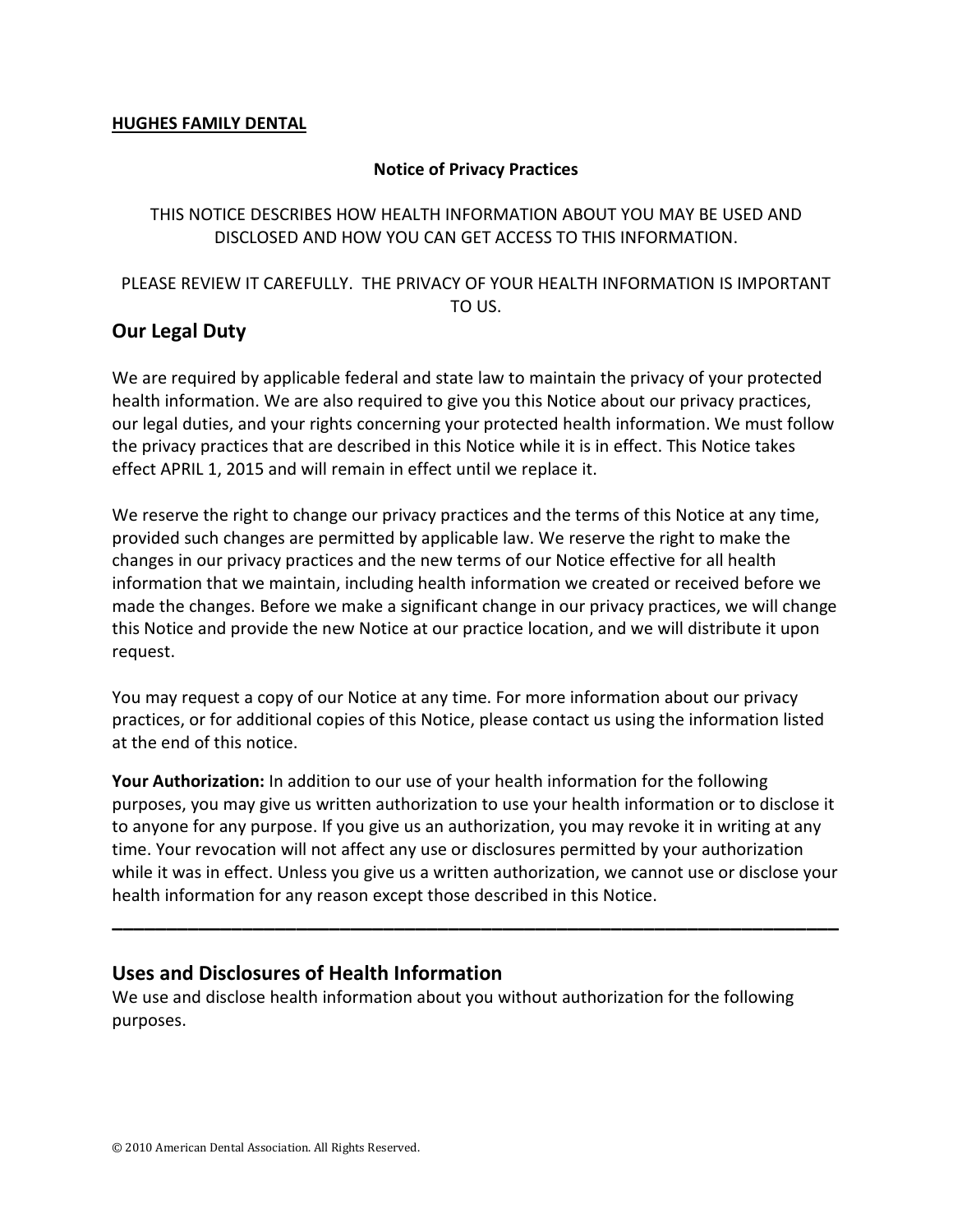**Treatment:** We may use or disclose your health information for your treatment. For example, we may disclose your health information to a physician or other healthcare provider providing treatment to you.

**Payment:** We may use and disclose your health information to obtain payment for services we provide to you. For example, we may send claims to your dental health plan containing certain health information.

**Healthcare Operations:** We may use and disclose your health information in connection with our healthcare operations. For example, healthcare operations include quality assessment and improvement activities, reviewing the competence or qualifications of healthcare professionals, evaluating practitioner and provider performance, conducting training programs, accreditation, certification, licensing or credentialing activities.

**To You Or Your Personal Representative:** We must disclose your health information to you, as described in the Patient Rights section of this Notice. We may disclose your health information to your personal representative, but only if you agree that we may do so.

**Persons Involved In Care:** We may use or disclose health information to notify, or assist in the notification of (including identifying or locating) a family member, your personal representative or another person responsible for your care, of your location, your general condition, or death. If you are present, then prior to use or disclosure of your health information, we will provide you with an opportunity to object to such uses or disclosures. In the event of your absence or incapacity or in emergency circumstances, we will disclose health information based on a determination using our professional judgment disclosing only health information that is directly relevant to the person's involvement in your healthcare. We will also use our professional judgment and our experience with common practice to make reasonable inferences of your best interest in allowing a person to pick up filled prescriptions, medical supplies, x-rays, or other similar forms of health information.

**Disaster Relief:** We may use or disclose your health information to assist in disaster relief efforts.

**Marketing Health-Related Services:** We will not use your health information for marketing communications without your written authorization.

**Required by Law:** We may use or disclose your health information when we are required to do so by law.

**Public Health and Public Benefit:** We may use or disclose your health information to report abuse, neglect, or domestic violence; to report disease, injury, and vital statistics; to report certain information to the Food and Drug Administration (FDA); to alert someone who may be at risk of contracting or spreading a disease; for health oversight activities; for certain judicial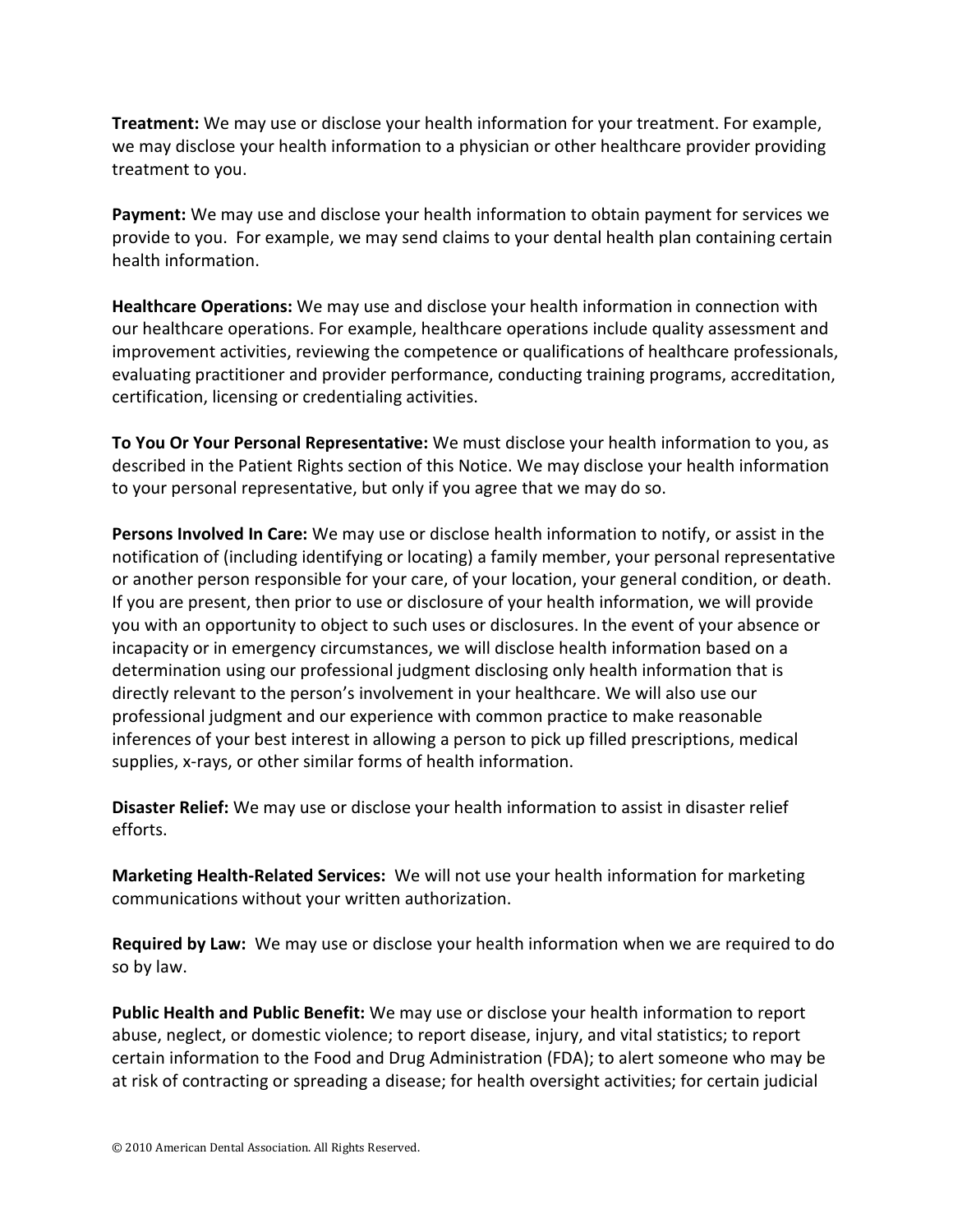and administrative proceedings; for certain law enforcement purposes; to avert a serious threat to health or safety; and to comply with workers' compensation or similar programs.

**Decedents:** We may disclose health information about a decedent as authorized or required by law.

**National Security:** We may disclose to military authorities the health information of Armed Forces personnel under certain circumstances. We may disclose to authorized federal officials health information required for lawful intelligence, counterintelligence, and other national security activities. We may disclose to correctional institution or law enforcement official having lawful custody the protected health information of an inmate or patient under certain circumstances.

**Appointment Reminders:** We may use or disclose your health information to provide you with appointment reminders (such as voicemail messages, postcards, or letters).

\_\_\_\_\_\_\_\_\_\_\_\_\_\_\_\_\_\_\_\_\_\_\_\_\_\_\_\_\_\_\_\_\_\_\_\_\_\_\_\_\_\_\_\_\_\_\_\_\_\_\_\_\_\_\_\_\_\_\_\_\_\_\_\_\_\_\_\_\_\_\_\_\_\_\_\_\_\_

**Access:** You have the right to look at or get copies of your health information, with limited exceptions. You may request that we provide copies in a format other than photocopies. We will use the format you request unless we cannot practicably do so. You must make a request in writing to obtain access to your health information. You may obtain a form to request access by using the contact information listed at the end of this Notice. You may also request access by sending us a letter to the address at the end of this Notice. We will charge you a reasonable cost-based fee for the cost of supplies and labor of copying. If you request copies, we will charge you \$0. For each page,  $\frac{2}{3}$  per hour for staff time to copy your health information, and postage if you want the copies mailed to you. If you request an alternative format, we will charge a cost-based fee for providing your health information in that format. If you prefer, we will prepare a summary or an explanation of your health information for a fee. Contact us using the information listed at the end of this Notice for a full explanation of our fee structure.

**Disclosure Accounting:** You have the right to receive a list of instances in which we or our business associates disclosed your health information for purposes other than treatment, payment, healthcare operations, and certain other activities, for the last 6 years, but not before April 14, 2003. If you request this accounting more than once in a 12-month period, we may charge you a reasonable, cost-based fee for responding to these additional requests.

**Restriction:** You have the right to request that we place additional restrictions on our use or disclosure of your health information. In most cases we are not required to agree to these additional restrictions, but if we do, we will abide by our agreement (except in certain circumstances where disclosure is required or permitted, such as an emergency, for public health activities, or when disclosure is required by law). We must comply with a request to restrict the disclosure of protected health information to a health plan for purposes of carrying out payment or health care operations (as defined by HIPAA) if the protected health